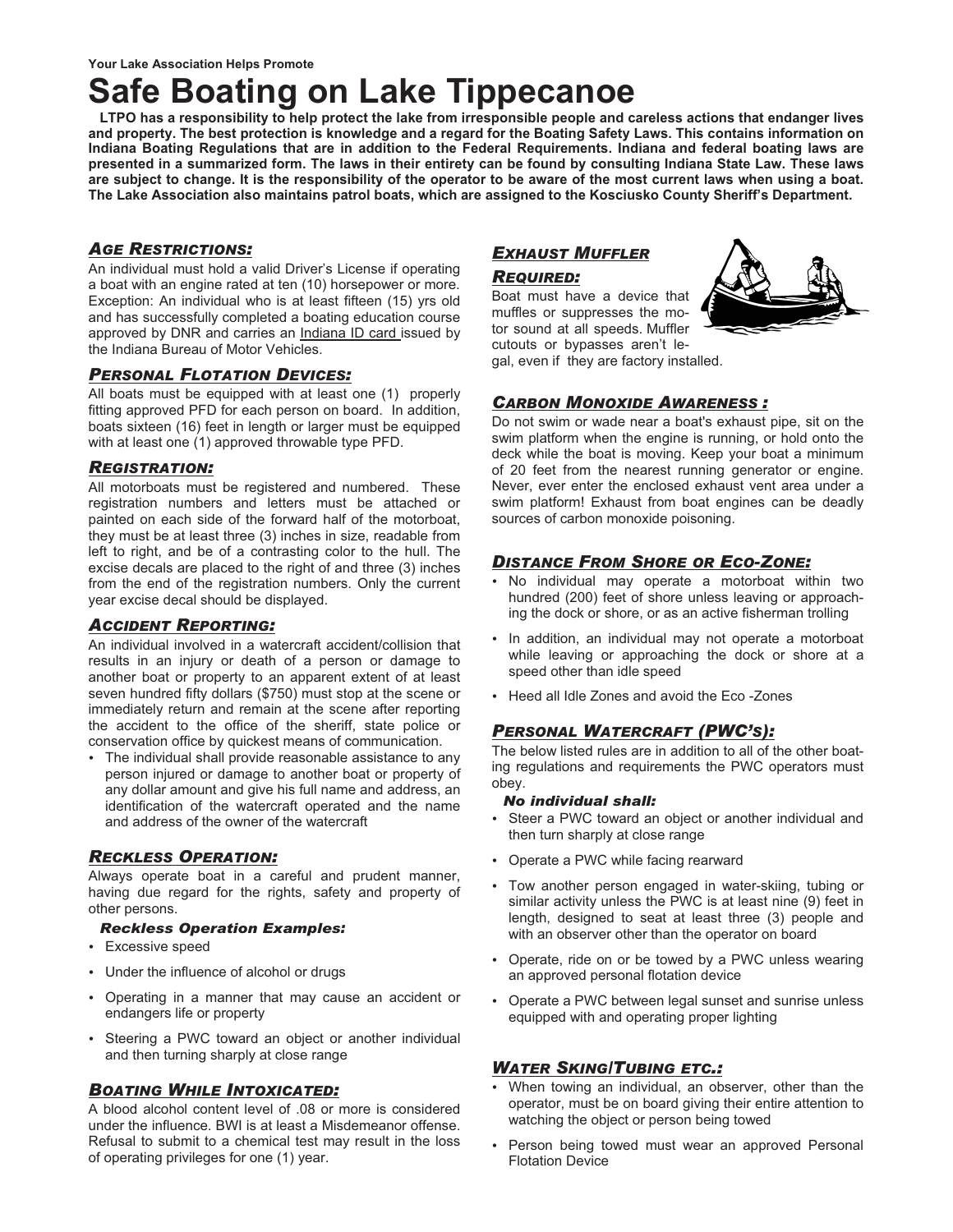#### *BOAT LIGHTS REQUIRED:*

All motorboats being operated between the hours of legal sunset and legal sunrise must display a white light aft, visible for a distance of at least two (2) miles. All boats equipped with a motor or engine rated at least fifteen (15) horsepower must display a combination light forward showing green to starboard and red to port.

#### *PONTOON DOCKING LIGHTS*

Use pontoon docking lights for docking only. Do not drive with the pontoon docking lights on, as they may blind other boaters and overpower the red, green, and white navigation lights that help other boaters determine the pontoon's position, speed, and direction of travel.

#### *SPEED LIMITS AFTER LEGAL SUNSET:*

No individual may operate a motorboat or PWC between the hours of legal sunset and legal sunrise at a speed in excess of ten (10) miles per hour.

#### *HAZARDOUS WAKE OR WASH:*

No individual may operate a motorboat in such a manner or at such a speed as to create a hazardous wake or wash.

#### *ENVIRONMENTAL AWARENESS*

- **LITTERING**: In the operation of a watercraft please do not throw or deposit any litter, filth or unwholesome substance in the water or upon the banks.
- -*WANTON WASTE*: Intentional waste or destruction of fish is prohibited by law.
- **AQUATIC LIFE:** Pay particular attention to where you dump your bilge water or the water from your live well. Any fish parts, including entrails, must not be discarded into any water, but should be disposed of in a sanitary manner.
- -*EXOTIC SPECIES*: Do not empty bait buckets containing any live minnows into the public waters. Don't be guilty of "biological littering"; i.e. releasing aquarium pets or catches from other water into the lake. Report any exotic fish catches to the DNR, or freeze the fish and call the nearest fisheries biologist or conservation officer.
- **ZEBRA MUSSELS:** Inspect your boat and trailer for any weeds and remove. Flush your cooling system, bilge areas, and live wells with tap water. Clean your hull and motor by washing with hot water and then let dry.

**The Kosciusko County Sheriff's Department will be noticeably visible on the lake throughout the boating season to provide you with a safe and enjoyable summer. If you need immediate assistance, call the Sheriff's Office at** 

### *(574) 267-5667*

## **If Emergency Dial** *911*

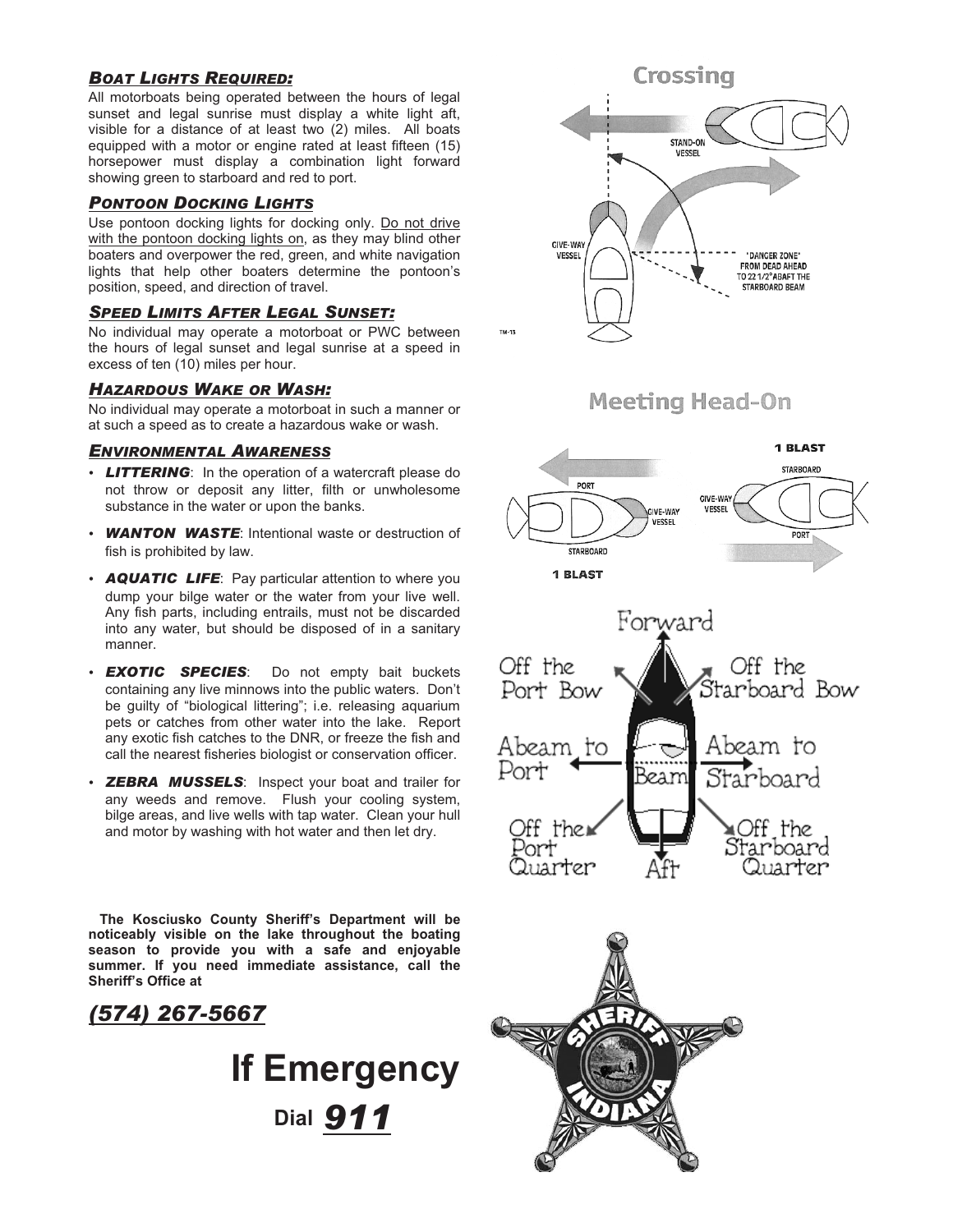# **Kosciusko County Sheriff's Department Safe Boating Checklist**

## **Personal Flotation Devices (PFDs)**

- $\Box$  One properly sized PFD per passenger (Type I, II, III, or V)
- $\Box$  Throwable flotation device (if boat >16 feet)
- $\Box$  Don't overload the boat with passengers or equipment

## **Navigation & Lighting**

- $\Box$  Navigation lights operational (red, green, & white)
- $\Box$  Instrument and dash lights operational
- $\Box$  Learn and use proper navigation rules

## **Communication**

- □ Cell Phone
	- (with emergency numbers)
- VHF Marine Radio
- GPS/map of area/known landmarks/ compass
- $\Box$  Signal device/Flashlight

## **Registration, License, and Documentation**

- $\Box$  Registration papers on board
- $\Box$  Registration # properly displayed (size, spacing, contrast)
- $\Box$  Excise decal properly displayed (right of "IN  $\sharp$ ")
- □ Valid driver's license
- $\Box$  Indiana I.D. card & safe boating card (if applicable)
- $\Box$  Insurance coverage (no proof required on board)
- $\Box$  Fishing license (if applicable)

## **Docking and Anchor**

- $\Box$  Anchor(s) with anchor line (proper length and size)
- $\Box$  Two or more dock lines in good repair
- $\Box$  Fenders for docking or towing
- $\Box$  Towline or Heaving line

## **Weather Forecast/Planning**

- $\Box$  Did you leave a note or float plan with someone on shore?
- $\Box$  Did you check the weather forecast?
- Radio on board to receive weather alerts?

## **Boat and Equipment**

- $\Box$  Check fuel level and gauges
- $\Box$  Check the engine oil and coolant level
- $\Box$  Check for oil or fuel leaks (sight and smell)
- $\Box$  Hoses, belts, exhaust, and muffler in good repair
- $\Box$  Batteries fully charged and in good condition
- $\Box$  Manual and automatic bilge pump operational
- $\Box$  Check the blowers for several minutes
- $\Box$  Are all interior spaces well ventilated?
- $\Box$  Check steering and throttle controls
- $\Box$  Horn audible for at least  $\frac{1}{2}$  mile
- $\Box$  Kill switch/wrist lanyard operational (PWC)
- $\Box$  Garbage receptacle or head in good order

## **Emergency Preparedness**

- $\Box$  First aid kit with basic supplies & medications
- $\Box$  Clean drinking water
- Sunscreen/Sun hat
- $\Box$  Fire extinguisher, accessible and charged
- $\Box$  Alternate propulsion (oars, paddle, spare prop)
- $\Box$  Basic tool kit
- $\Box$  Reserve fuel, oil, & critical spare parts
- $\Box$  Brief crew on location of equipment

## **Emergency contact numbers:**

POLICE, FIRE, or EMS Emergencies:

## **911**

Department of Natural Resources North Region Headquarters at Peru, IN:

## **765-473-9722**

Department of Natural Resources District One Headquarters at Lake Wawasee:

## **574-457-8092**

Indiana State Police, Bremen Post:

## **1-800-552-2959**

Kosciusko County Sheriff's Department: **574-267-5667**